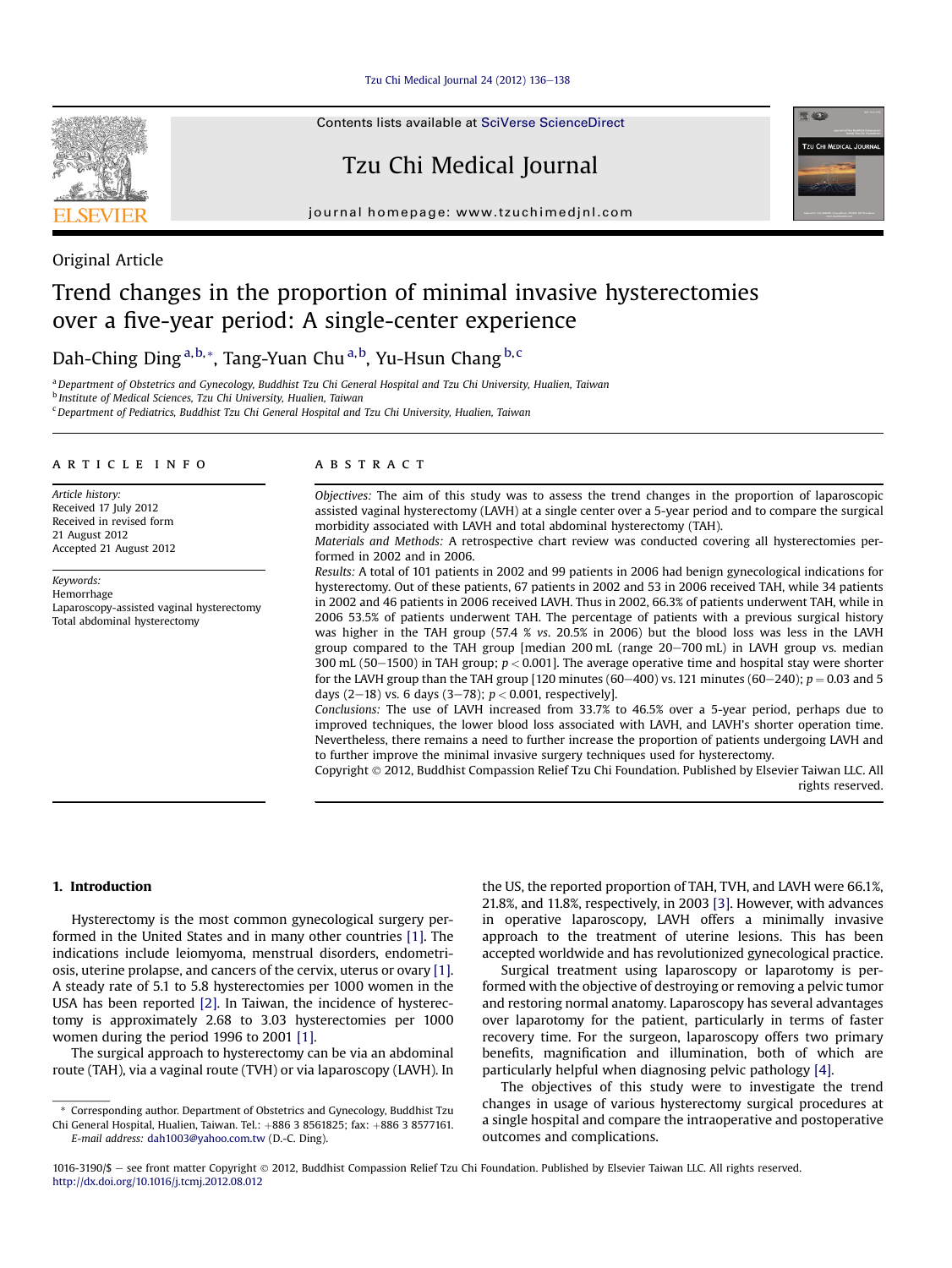| Year                    | 2002          |               | 2006          |             | Total       |             |  |  |  |
|-------------------------|---------------|---------------|---------------|-------------|-------------|-------------|--|--|--|
| Operation               | LAVH          | TAH           | <b>LAVH</b>   | <b>TAH</b>  | LAVH        | <b>TAH</b>  |  |  |  |
| Number of patients      | 34            | 67            | 46            | 53          | 80          | 120         |  |  |  |
| Age $(y)$               | $42.5(15-83)$ | $46(32 - 81)$ | $46(20 - 79)$ | $44(27-68)$ | $45(15-83)$ | $45(27-81)$ |  |  |  |
| Parity                  | $3(0-10)$     | $2(0-6)$      | $2(0-7)$      | $2(0-4)$    | $2(0-10)$   | $2(0-6)$    |  |  |  |
| Uterine size (cm)       | $8(5-12)$     | $9(3-19)$     | $10(4-14)$    | $10(5-16)$  | $10(4-14)$  | $10(3-19)$  |  |  |  |
| Prior abdominal surgery | 17 (50%)      | 27 (40%)      | 8 (17.3%)     | 27 (50.9%)  | 25 (31.2%)  | 54 (45%)    |  |  |  |

Table 1

Baseline characteristics of patients undergoing laparoscopic assisted vaginal hysterectomy (LAVH) or total abdominal hysterectomy (TAH).

## 2. Materials and methods

#### 2.1. Patient selection

This study was a retrospective case-control study comparing TAH and LAVH operations performed in 2002 and 2006. Patients who underwent TAH and LAVH surgery were retrospectively investigated without selection. The Institutional Review Board of the hospital approved this study.

#### 2.2. Operative procedure

TAH involved a Pfannenstiel incision or longitudinal incision whereas the LAVH required three ports (one 12-mm trocar in the infra-umbilicus and two 5-mm trocars in lateral abdominal walls). Briefly, in the LAVH procedure, the patient was placed in the dorsal lithotomy position. A uterine manipulator was inserted to effectively make a surgical field and pneumo-peritoneum was achieved by Veress needle gas infusion. A 10-mm, 0 $^{\circ}$  rigid laparoscope and an articulating instrument (Karl Storz Endoscopy, Culver City, CA, USA) were used to avoid any clashing of the instruments and to optimize the range of motion. The ovarian ligaments, round ligament, and broad ligament were dissected with a bipolar grasper and unipolar dissection scissors. When the ligaments had been dissected bilaterally and the bleeding was controlled, the vaginal approach was started. After all of the procedures were completed, skin adhesive for the LAVH group was used to close the skin because of its good cosmetic effects and patient convenience.

#### 2.3. Patient data collection

Each patient's hemoglobin level was measured on postoperative Day 1. A Foley catheter was maintained until the morning of the first day after surgery. Patients were discharged when they could tolerate food. Demographic information, uterine size, operative indication, final pathology, operative time (from skin incision to skin closure), additional procedures, estimated blood loss (EBL), failed cases, transfusion requirements, change in serum hemoglobin (%), and postoperative hospital stay were recorded.

#### 2.4. Statistical analysis

Statistical analysis was performed using SPSS v15.0 (SPSS Inc., Chicago, IL, USA). A two-sample Wilcoxon rank-sum (Mann-Whitney) test and Fischer's exact test were performed as appropriate. Statistical significance was set at  $p < 0.05$ .

### 3. Results

The patients' baseline characteristics were similar between the two groups (Table 1). However, previous abdominal surgical history was higher in the TAH group. The surgical procedures were performed successfully for all patients.

The trend changes in TAH and LAVH between 2002 and 2006 at the study hospital are listed in Table 1. There was a significant shift in use of the various types of hysterectomy surgery over the study period. The use of TAH decreased by 20.8%, from 67 in 2002 to 53 in 2006, whereas the use of LAVH increased, from 34 in 2002 to 46 in 2006, a growth rate for LAVH of 26.1%.

Intraoperative blood loss among the LAVH group was significantly less than that among the TAH group ( $p < 0.001$ ; Table 2). The operative time was not significantly different between the two groups in 2002, but was significantly different in 2006, being shorter in the LAVH group ( $p < 0.001$ ). The duration of hospitalization in the LAVH group was also significantly lower than in the TAH group ( $p < 0.001$ ). The frequency of intraoperative blood transfusion was significantly higher in the TAH group ([Table 3\)](#page-2-0).

#### 4. Discussion

Based on the information from the hospital database, this observational study demonstrates that there were considerable changes in the type of hysterectomy surgery performed at the study hospital over the study period, even though the annual number of hysterectomies remained almost constant. The trends involve a decreased in TAH of 20.8% and increased in LAVH of 26.1%. A previous study in the United States revealed that TAH had decreased from 73.6% in 1990 to 63% in 1997, then to 66.1% in 2003 and that LAVH had increased from 0.3% in 1990 to 9.9% in 1997, then to 11.8% in 2003 [\[3\]](#page-2-0). A Danish study also showed that the number of TAH procedures decreased by 38% [\[5\]](#page-2-0). Recently, a Taiwanese study

Table 2

Intraoperative and postoperative outcomes of patients undergoing laparoscopic assisted vaginal hysterectomy (LAVH) or total abdominal hysterectomy (TAH).

| Year                          | 2002            |                  | 2006           |                 |                   | Total      |                 |                  |            |
|-------------------------------|-----------------|------------------|----------------|-----------------|-------------------|------------|-----------------|------------------|------------|
| Operation                     | LAVH            | TAH              |                | LAVH            | TAH               |            | LAVH            | TAH              |            |
| Number of patients            | 34              | 67               |                | 46              |                   |            | 80              | 120              |            |
| Estimated blood loss (mL)     | $200(50 - 700)$ | $300(50 - 1500)$ | 0.024          | $200(20 - 650)$ | $300(100 - 1200)$ | 0.04       | $200(20 - 700)$ | $300(50 - 1500)$ | ${<}0.001$ |
| Operation time (min)          | $120(60 - 255)$ | 120 (100-240)    | 0.348          | $120(60 - 400)$ | 122 (60-200)      | ${<}0.001$ | 120 (60-400)    | $121(60 - 240)$  | 0.03       |
| Postoperative hospitalization | $5(2-8)$        | $6(4-41)$        | $<$ 0.001 $\,$ | $5(2-18)$       | $6(3-78)$         | < 0.001    | $5(2-18)$       | $6(3-78)$        | ${<}0.001$ |